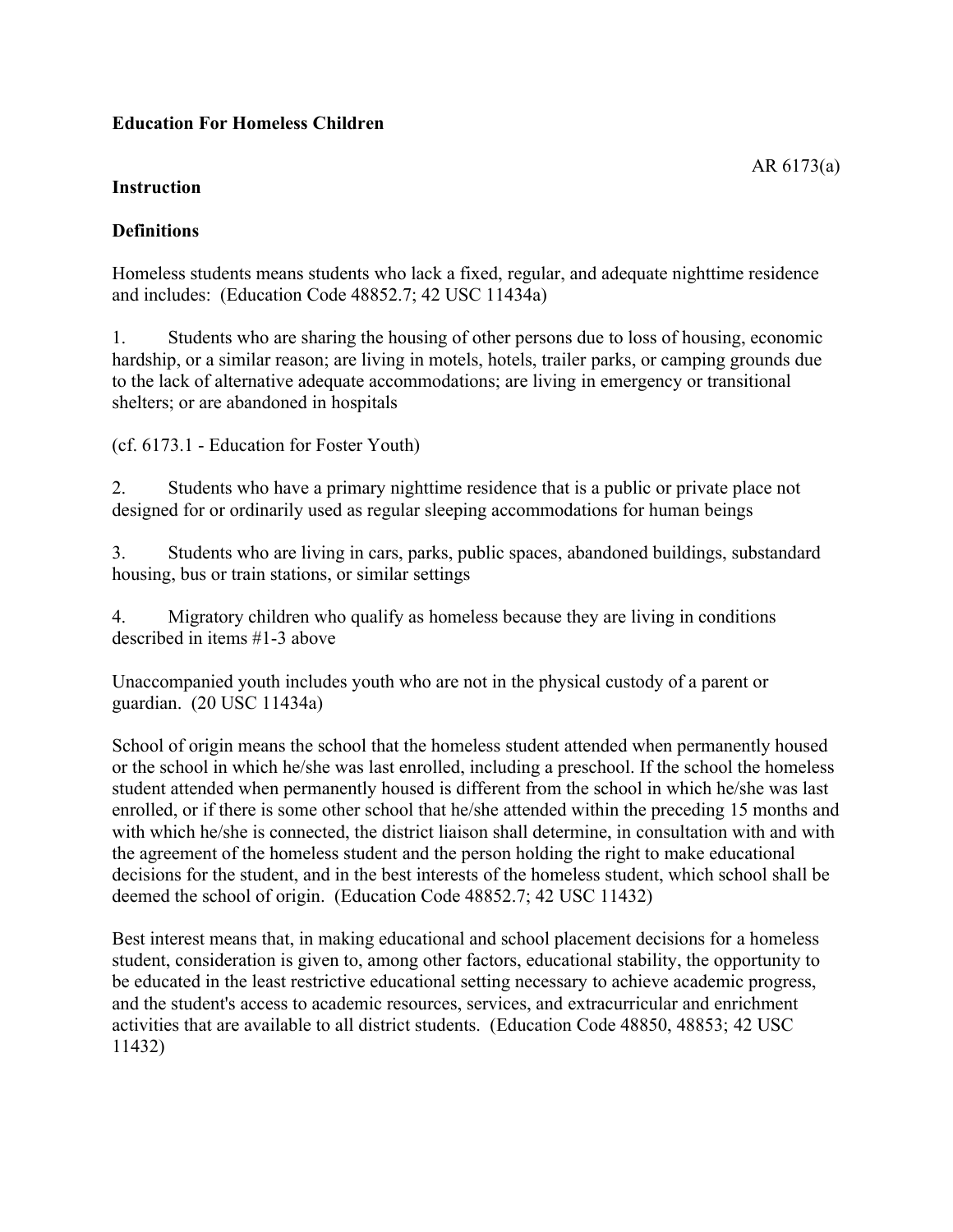## **District Liaison**

The Superintendent designates the following staff person as the district liaison for homeless students: (42 USC 11432)

Superintendent or Designee 6321 Highway 116 Forestville, CA 95436 707-887-9767

The district's liaison for homeless students shall: (Education Code 48852.5; 42 USC 11432)

1. Ensure that homeless students are identified by school personnel through outreach and coordination activities with other entities and agencies

(cf. 1400 - Relations Between Other Governmental Agencies and the Schools) (cf. 3553 - Free and Reduced-Price Meals)

2. Ensure that homeless students are enrolled in, and have a full and equal opportunity to succeed in, district schools

3. Ensure that homeless families and children and youth have access to and receive educational services for which they are eligible, including services through Head Start and Early Head Start programs, early intervention services under Part C of the federal Individuals with Disabilities Education Act, and other preschool programs administered by the district

(cf. 5148.3 - Preschool/Early Childhood Education)

4. Ensure that homeless families and students receive referrals to health care services, dental services, mental health and substance abuse services, housing services, and other appropriate services

(cf. 5141.6 - School Health Services)

5. Inform parents/guardians of the educational and related opportunities available to their children and ensure that they are provided with meaningful opportunities to participate in the education of their children

(cf. 5145.6 - Parental Notifications)

6. Disseminate notice of the educational rights of homeless students in locations frequented by parents/guardians of homeless children and youth and by unaccompanied youth, including schools, family shelters, public libraries, and hunger relief agencies (soup kitchens). The rights shall be presented in a manner and form understandable to the parents/guardians of homeless students and unaccompanied youth.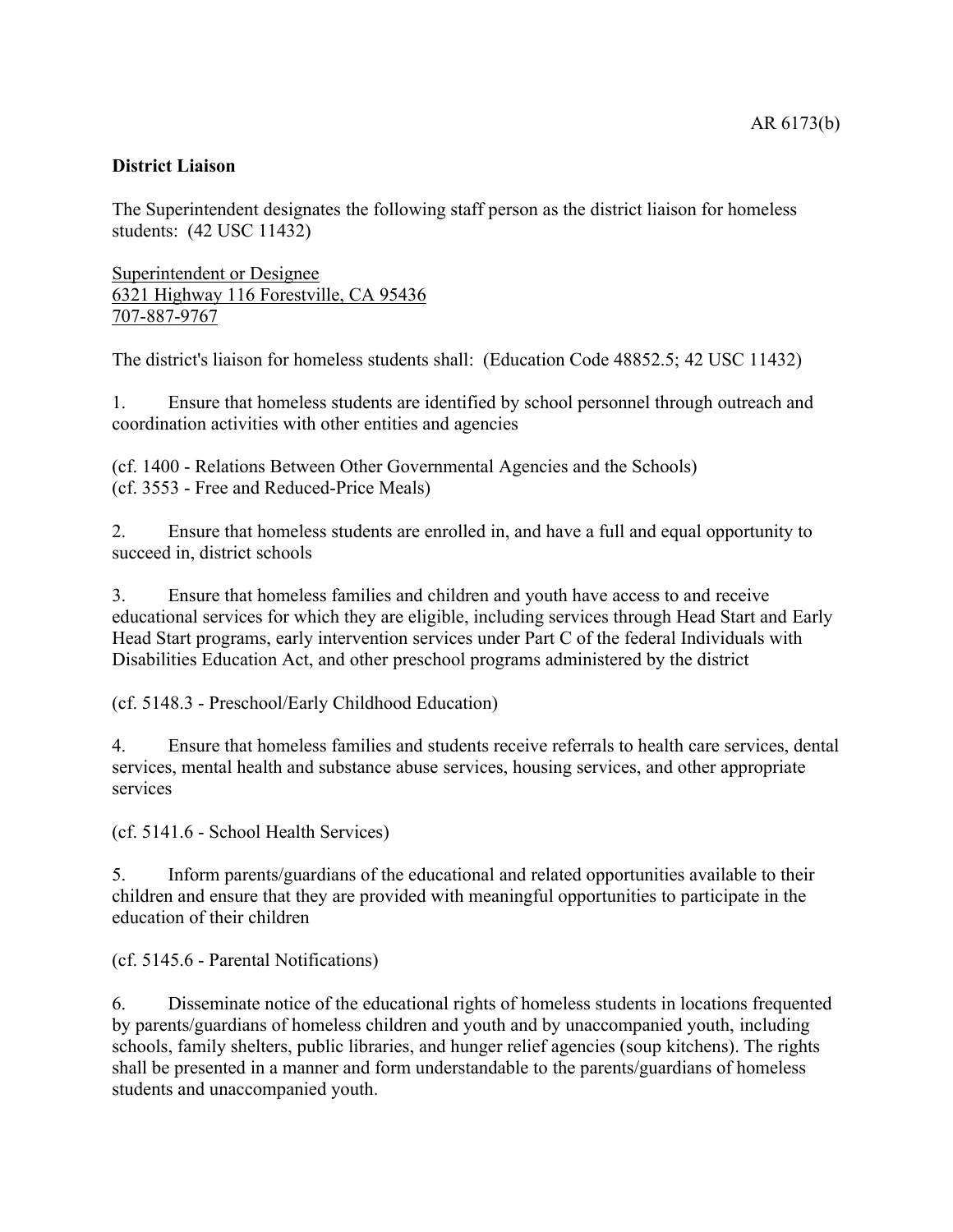7. Mediate enrollment disputes in accordance with law and the section "Resolving Enrollment Disputes" below

8. Fully inform parents/guardians of homeless students and unaccompanied youth of all transportation services, including transportation to the school of origin, and assist them in accessing transportation to the school of choice

(cf. 3541 - Transportation Routes and Services)

9. Ensure that school personnel providing services to homeless students receive professional development and other support

(cf. 4131 - Staff Development) (cf. 4231 - Staff Development) (cf. 4331 - Staff Development)

10. Ensure that unaccompanied youth are enrolled in school, have opportunities to meet the same challenging state academic standards established for other students, and are informed of their status as independent students under 20 USC 1087vv and that they may receive assistance from the district liaison to receive verification of their independent student status for purposes of applying for federal student aid pursuant to 20 USC 1090

11. Coordinate and collaborate with state coordinators and community and school personnel responsible for the provision of education and related services to homeless students, including the provision of comprehensive data to the state coordinator as required by law

In addition, when notified pursuant to Education Code 48918.1, the district liaison shall assist, facilitate, or represent a homeless student who is undergoing a disciplinary proceeding that could result in his/her expulsion. When notified pursuant to Education Code 48915.5, the district liaison shall participate in an individualized education program team meeting to make a manifestation determination regarding the behavior of a student with a disability.

(cf. 5144.1 - Suspension and Expulsion/Due Process)

(cf. 5144.2 - Suspension and Expulsion/Due Process (Students with Disabilities))

(cf. 6159 - Individualized Education Program)

The Superintendent or designee shall inform homeless children and youth, their parents/guardians, school personnel, service providers, and advocates working with homeless families of the duties of the district's liaison. He/she shall also provide the name and contact information of the district's liaison to the California Department of Education (CDE) for publishing on the CDE's web site. (42 USC 11432)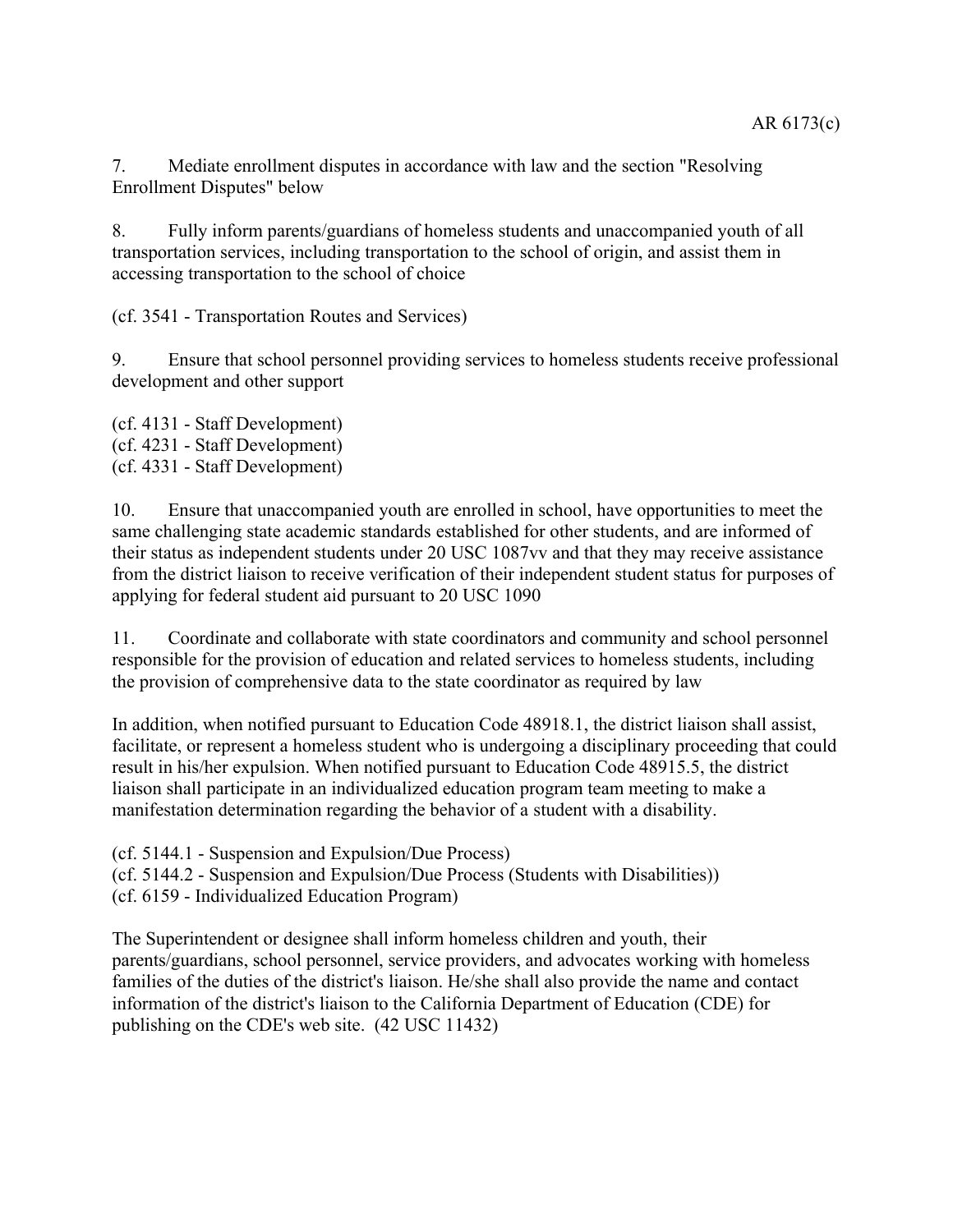# **Enrollment**

The district shall make placement decisions for homeless students based on the student's best interest. (42 USC 11432)

In determining the best interest of the student, the district shall consider student-centered factors related to the student's best interest, including factors related to the impact of mobility on achievement, education, health, and safety, giving priority to the request of the student's parent/guardian or, in the case of an unaccompanied youth, the youth. (42 USC 11432)

Such factors may include, but are not limited to, the age of the student, the distance of the commute and the impact it may have on the student's education, personal safety issues, the student's need for special instruction, the length of anticipated stay in the temporary shelter or other temporary location, likely area of future housing, school placement of siblings, and the time remaining in the school year.

However, placement decisions shall not be based on whether a homeless student lives with his/her homeless parent/guardian or has been temporarily placed elsewhere. (42 USC 11432)

In the case of an unaccompanied youth, the liaison shall assist in placement or enrollment decisions, give priority to the views of the student, and provide notice to the student of his/her appeal rights. (42 USC 11432)

In determining a student's best interest, a homeless student shall, to the extent feasible, be placed in his/her school of origin, unless the student's parent/guardian or the unaccompanied youth requests otherwise. (Education Code 48852.7; 42 USC 11432)

Once a placement decision has been made, the principal or designee shall immediately enroll the student in the school of choice. The student shall be enrolled even if he/she: (Education Code 48852.7; 42 USC 11432)

1. Has outstanding fees, fines, textbooks, or other items or monies due to the school last attended

(cf. 5125.2 - Withholding Grades, Diploma or Transcripts)

2. Does not have clothing normally required by the school, such as school uniforms

(cf. 5132 - Dress and Grooming)

3. Is unable to produce records normally required for enrollment, such as previous academic records, proof of residency, and records of immunization and other required health records

(cf. 5111 - Admission)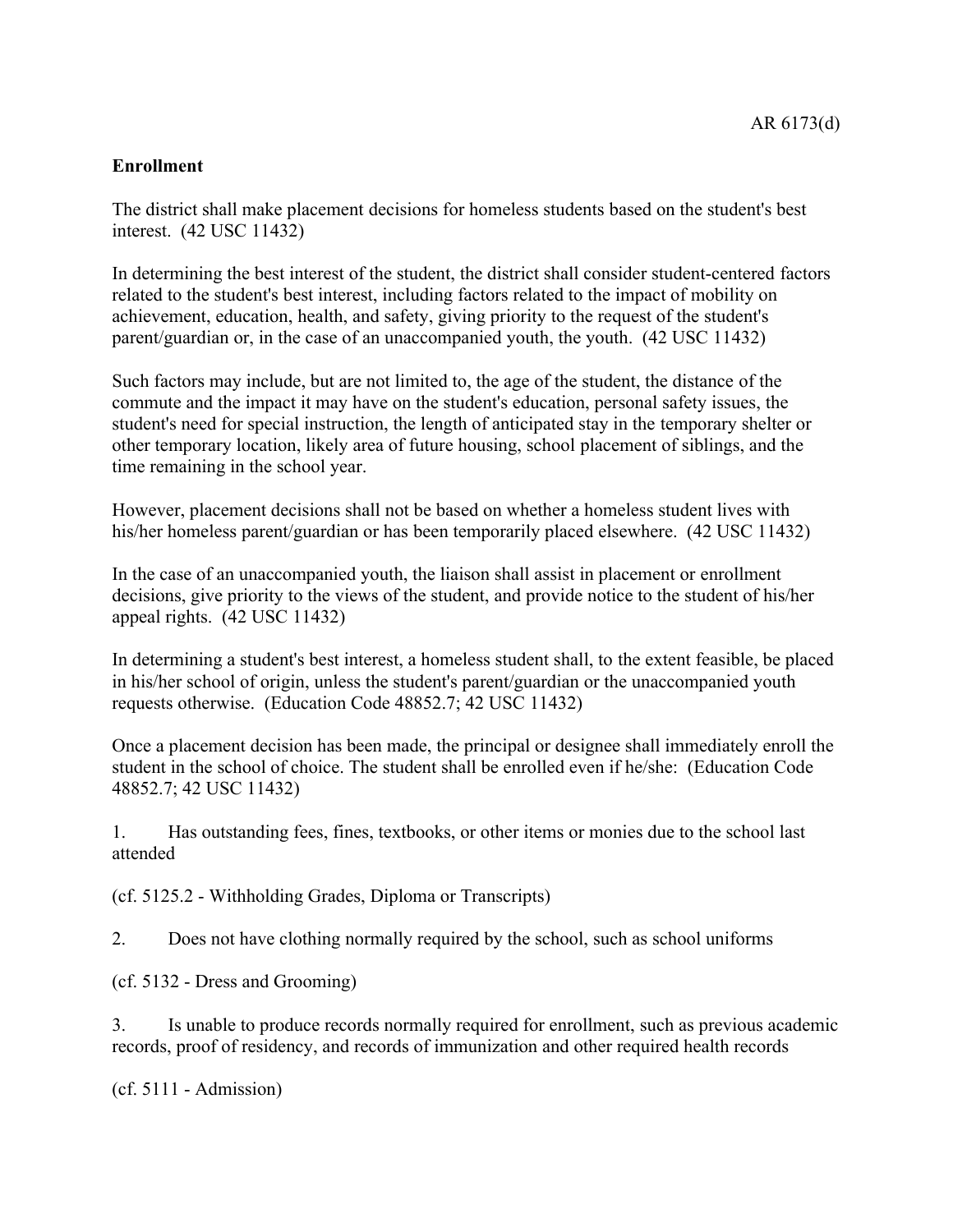(cf. 5111.1 - District Residency) (cf. 5125 - Student Records) (cf. 5141.26 - Tuberculosis Testing) (cf. 5141.31 - Immunizations) (cf. 5141.32 - Health Screening for School Entry)

4. Has missed application or enrollment deadlines during any period of homelessness

The principal or designee shall immediately contact the school last attended by the student to obtain the relevant records. If the student needs to obtain immunizations or does not possess immunization or other required health records, the principal or designee shall refer the parent/guardian to the district liaison for homeless students. The district liaison shall assist the parent/guardian, or the student if he/she is an unaccompanied youth, in obtaining the necessary immunizations, screenings, or records for the student. (42 USC 11432)

If the student is placed at a school other than his/her school of origin or the school requested by his/her parent/guardian or an unaccompanied youth, the Superintendent or designee shall provide the parent/guardian or the unaccompanied youth with a written explanation of the decision along with a statement regarding the right to appeal the placement decision. (42 USC 11432)

The student may continue attending his/her school of origin for the duration of the homelessness. (Education Code 48852.7; 42 USC 11432)

To ensure that the homeless student has the benefit of matriculating with his/her peers in accordance with the established feeder patterns, the following shall apply: (Education Code 48852.7; 42 USC 11432)

1. If the student is transitioning between grade levels, he/she shall be allowed to continue in the same attendance area.

2. If the student is transitioning to a middle school or high school, and the school designated for matriculation is in another school district, he/she shall be allowed to continue to the school designated for matriculation in that district.

If the student's status changes before the end of the school year so that he/she is no longer homeless, he/she shall be allowed to stay in the school of origin: (Education Code 48852.7)

1. Through the duration of the school year if he/she is in grades K-8

2. Through graduation if he/she is in high school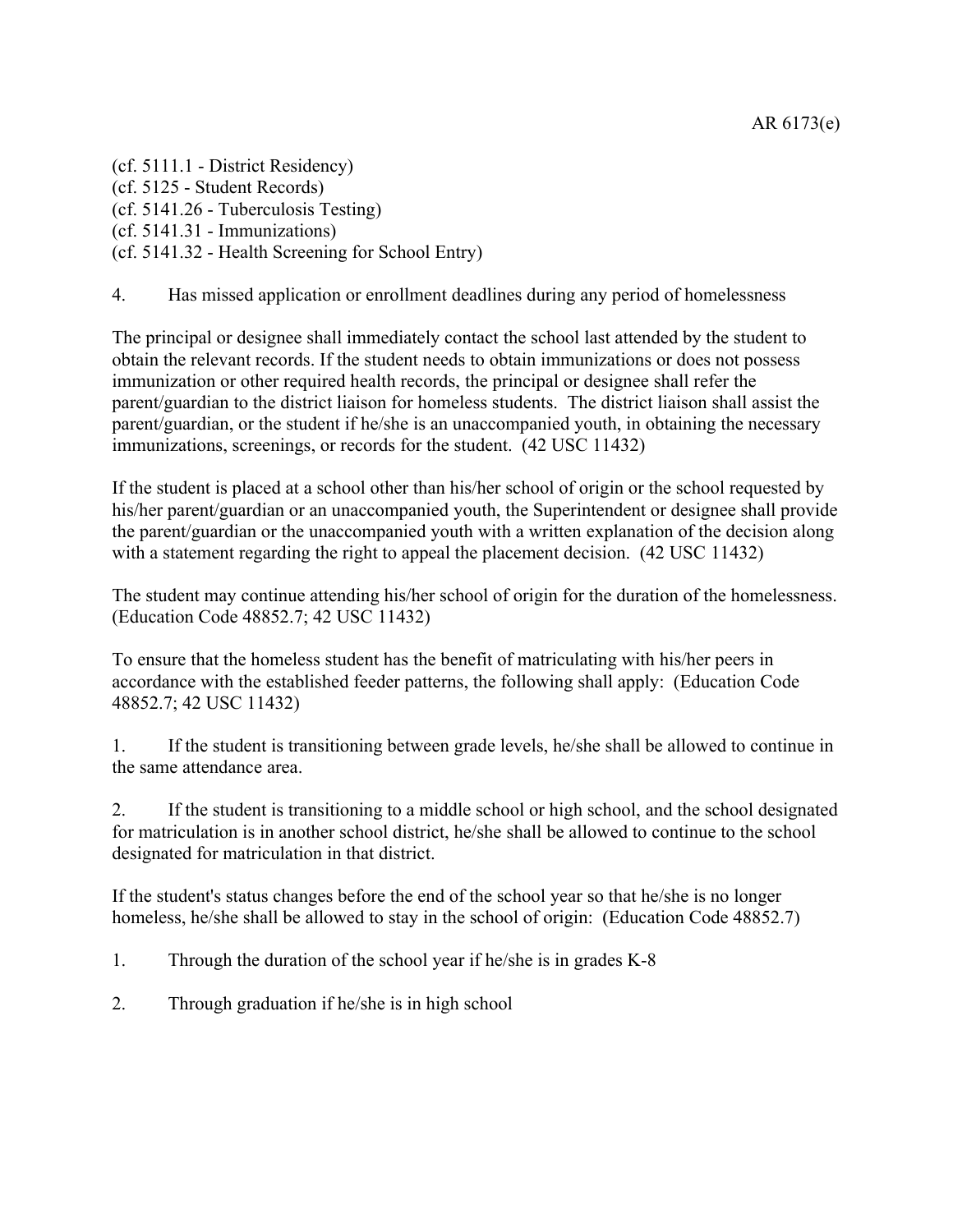### AR 6173(f)

### **Resolving Enrollment Disputes**

If a dispute arises over student eligibility, school selection, or enrollment in a particular school, the matter shall be referred to the district liaison, who shall carry out the dispute resolution process as expeditiously as possible. (42 USC 11432)

The parent/guardian or unaccompanied youth shall be provided with a written explanation of any decisions related to eligibility, school selection, or enrollment and of the right of the parent/guardian or unaccompanied youth to appeal such decisions. (42 USC 11432)

The written explanation shall include:

1. A description of the action proposed or refused by the district

2. An explanation of why the action is proposed or refused

3. A description of any other options the district considered and the reasons that any other options were rejected

4. A description of any other factors relevant to the district's decision and information related to the eligibility or best interest determination including the facts, witnesses, and evidence relied upon and their sources

5. Appropriate timelines to ensure any relevant deadlines are not missed

6. Contact information for the district liaison and state coordinator, and a brief description of their roles

The written explanation shall be complete, as brief as possible, simply stated, and provided in language that the parent/guardian or student can understand.

The district liaison may use an informal process as an alternative to formal dispute resolution procedures, provided that the parents/guardians or unaccompanied youth have access to the more formal process if informal resolution is not successful in resolving the matter.

In working with a student's parents/guardians or unaccompanied youth to resolve an enrollment dispute, the district liaison shall:

1. Inform them that they may provide written and/or oral documentation to support their position

2. Inform them that they may seek the assistance of social services, advocates, and/or service providers in having the dispute resolved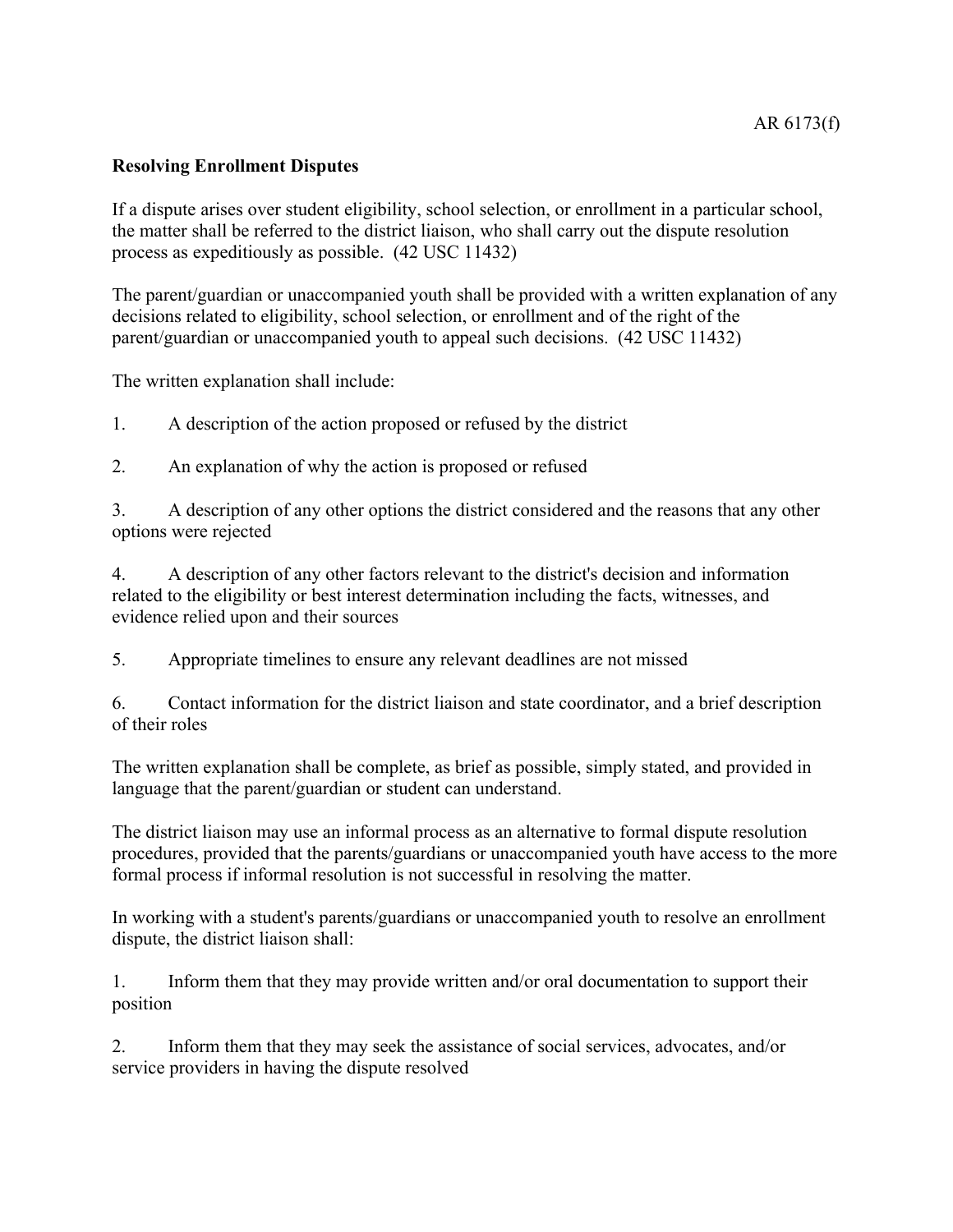3. Provide them a simple form that they may use and turn in to the school to initiate the dispute resolution process

- 4. Provide them a copy of the dispute form they submit for their records
- 5. Provide them the outcome of the dispute for their records

If a parent/guardian or unaccompanied youth disagrees with the liaison's enrollment decision, he/she may appeal the decision to the Superintendent. The Superintendent shall make a determination within five working days.

If the parent/guardian chooses to appeal the district's placement decision, the district liaison shall forward all written documentation and related paperwork to the homeless liaison at the county office of education.

Pending final resolution of the dispute, including all available appeals, the student shall be immediately enrolled in the school in which enrollment is sought and shall be allowed to attend classes and participate fully in school activities. (42 USC 11432, 11434a)

### **Transportation**

The district shall provide transportation for a homeless student to and from his/her school of origin when the student is residing within the district and the parent/guardian, or the district liaison in the case of an unaccompanied youth, requests that such transportation be provided. If the student moves outside of district boundaries, but continues to attend his/her school of origin within this district, the Superintendent or designee shall consult with the superintendent of the district in which the student is now residing to agree upon a method to apportion the responsibility and costs of the transportation. (42 USC 11432)

(cf. 3250 - Transportation Fees) (cf. 3541 - Transportation Routes and Services)

The district shall not be obligated to provide transportation to students who continue attending their school of origin after they cease to be homeless, unless the formerly homeless student has an individualized education program that includes transportation as a necessary related service for the student. (Education Code 48852.7)

### **Eligibility for Extracurricular Activities**

A homeless student who enrolls in any district school shall be immediately deemed to meet all residency requirements for participation in interscholastic sports or other extracurricular activities. (Education Code 48850)

(cf. 6145 - Extracurricular and Cocurricular Activities)